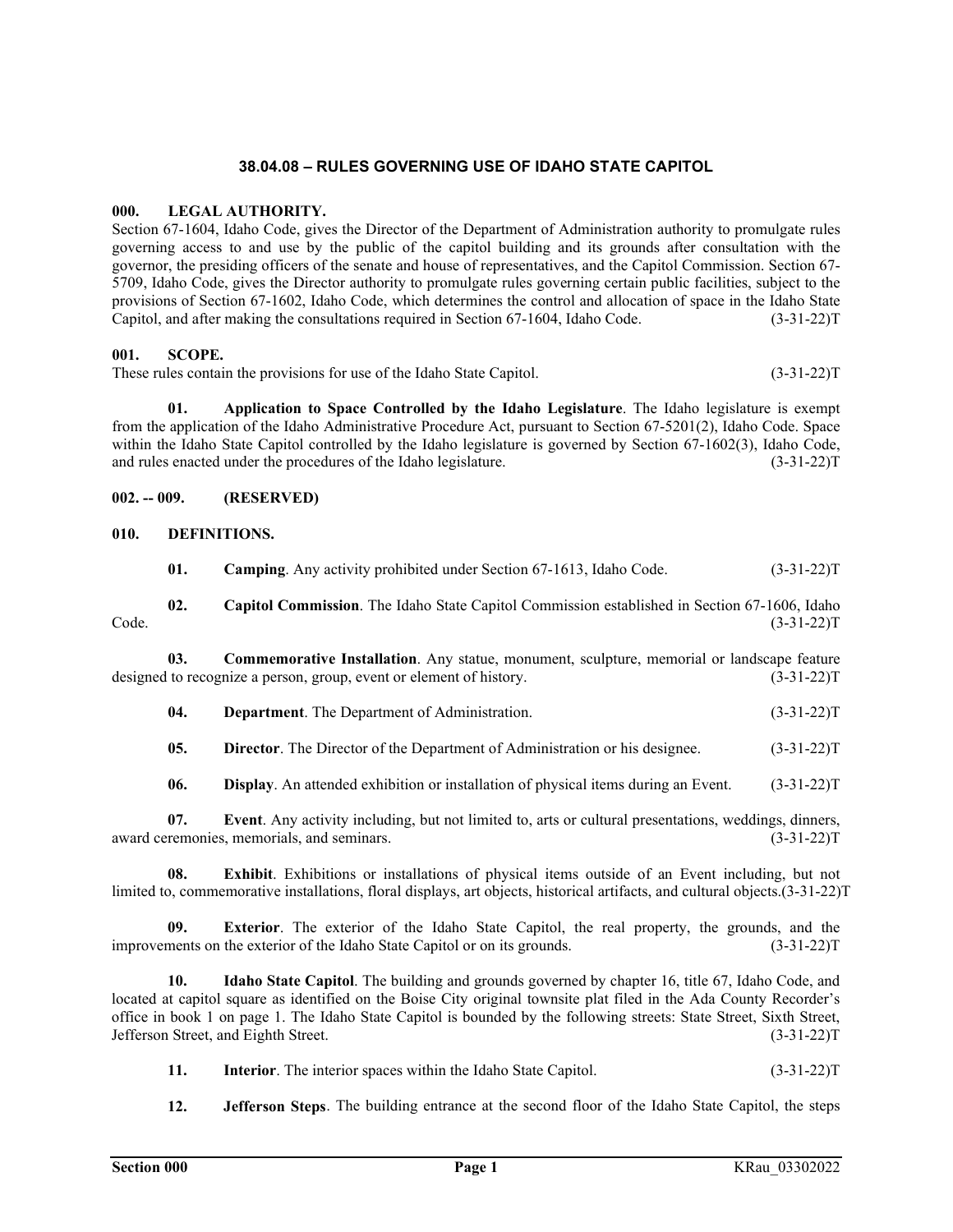extending from the entrance, and the hard surface extending between the steps and the public sidewalk along Jefferson Street. (3-31-22)T

**13. Law Enforcement**. An officer of the Idaho state police, Ada County sheriff's office, or Boise City police granted authority to enforce the laws of the state of Idaho and ordinances for the Idaho State Capitol pursuant to Section 67-1605, Idaho Code, or any peace officer as defined in Section 19-5101, Idaho Code, or an equivalent law enforcement officer in the service of the United States who is authorized by law or the Idaho State Police to exercise jurisdiction at the Idaho State Capitol. (3-31-22) T

**14. Legislative Galleries**. The areas of the Interior overlooking the Senate and the House and accessed from the fourth floor of the Interior. (3-31-22)T

**15. Legislative Hearing Rooms**. A room in the Interior holding a meeting of a committee of the Idaho legislature. (3-31-22)T

**16. Permit**. A written authorization issued by the Director allowing use of the Idaho State Capitol as set forth in the Permit. A Permit serves as a reservation to use a portion of the Idaho State Capitol with the priority for use set forth in Subsection 200.04 of these rules. (3-31-22)T

**17. Presiding Officer**. The Presiding Officer of the Senate is the President Pro Tempore. The Presiding Officer of the House is the Speaker. The Presiding Officer of a standing, joint, or special legislative committee is the legislator chairing the committee hearing. (3-31-22)T

**18. Private Event or Private Exhibit**. Any activity sponsored or initiated by a member of the public that is open only to invited or qualifying individuals or groups. Private Events and Private Exhibits include, but are not limited to, weddings, dinners, award ceremonies, memorials, and seminars. (3-31-22) (3-31-22) T

**19. Private Space**. The portion of the Interior that is not Public Space. (3-31-22)T

**20. Public Space**. The portion of the Interior that is maintained by the Department pursuant to Section 67-1602(1), Idaho Code, and is not designated as closed to the public by being marked "private," "no admission," "staff only," or similarly designated as not open to the public. (3-31-22)T

|  | <b>Public Use.</b> Use that is not: | $(3-31-22)T$ |
|--|-------------------------------------|--------------|
|--|-------------------------------------|--------------|

**a.** A State Event or Exhibit; (3-31-22)T

**b.** Use by a public officer, official, employee, contractor, agency, or board or commission for state of Idaho business; or (3-31-22)T

**c.** State Maintenance and Improvements. (3-31-22)T

**22. Security Personnel**. A state of Idaho employee or a staff member of a state of Idaho contractor whose job duties include monitoring compliance with and enforcing these rules. (3-31-22)T

**23. State Business Day**. Monday through Friday, excluding the holidays set forth in Section 73-108, Idaho Code. (3-31-22)T

**24. State Events and Exhibits**. All functions initiated and controlled by any state of Idaho agency, board, commission, officer or elected official acting on behalf of the state of Idaho. (3-31-22)T

**25. State Maintenance and Improvements**. Maintenance or improvement of the Idaho State Capitol by the state of Idaho or its contractors. Maintenance for the purpose of this definition includes, but is not limited to, grounds maintenance such as mowing, watering, landscaping, aerating, resodding, fertilizing and planting; and structural maintenance such as pressure washing, painting, window cleaning, and re-glazing. Improvement for the purpose of this definition includes, but is not limited to, the following: construction of new buildings or portions of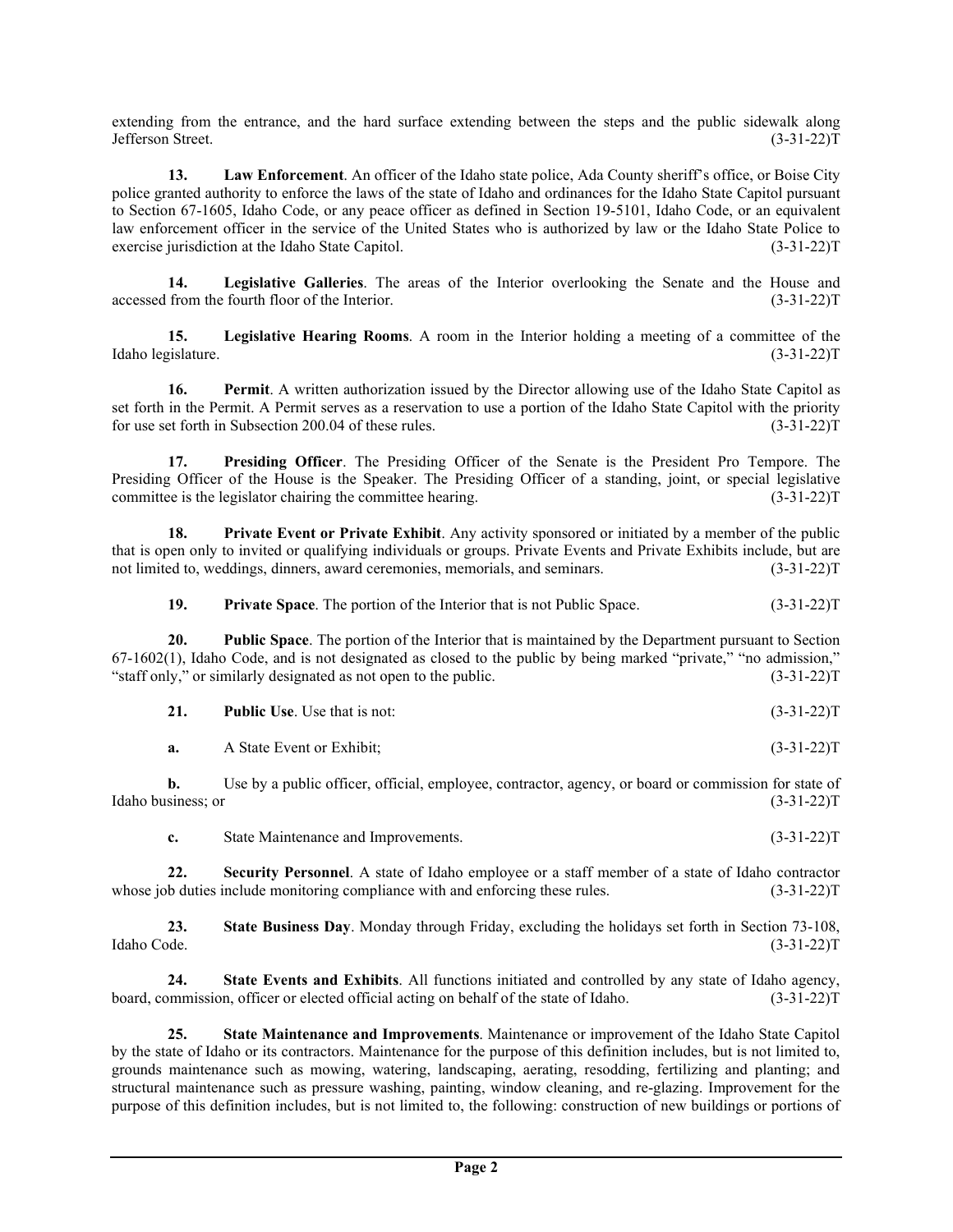buildings; renovations to existing buildings; the installation of permanent structures and equipment such as benches, sprinklers, flagpoles, monuments and memorials; and, the installation of temporary equipment and structures such as construction fencing, generators and portable buildings. (3-31-22)T

### **011. -- 199. (RESERVED)**

### **200. USE OF IDAHO STATE CAPITOL.**

### **01. Authorized Uses by the Public**. (3-31-22)T

**a.** Except as provided otherwise in these rules, the Exterior and the Public Space is available for Public Use. (3-31-22)T

**b.** Public access to Private Space occupied by a state of Idaho officer, official, agency, board or commission, including an elected official other than a legislator, is limited to the conduct of business with the occupant of the space.  $(3-31-22)T$ 

**c.** Unless otherwise directed by the Presiding Officer, public access to space controlled by the Idaho legislature is limited to the Legislative Galleries, Legislative Hearing Rooms, and the conduct of legislative business with a legislator. (3-31-22)T

**d.** Temporary and permanent placement of Exhibits in the Public Space shall be reviewed by the Capitol Commission in accordance with Section 67-1608(3), Idaho Code. Placement of Exhibits does not include Displays during a Public Use permitted by these rules. (3-31-22) (3-31-22) T

**02. Prohibited Uses**. The following uses are prohibited at the Idaho State Capitol: (3-31-22)T

**a.** Commercial Activity. The Exterior and the Public Space shall not be used for any activity conducted for profit and no persons may solicit to sell any merchandise or service on the Exterior or in the Public Space. Events promoting an industry, product or service in the Public Space under a Permit are not prohibited by this rule if the Event is limited to Displays, distribution of information, including literature, or both and participants are not soliciting orders or contracts for a product or service. (3-31-22)T

| <b>b.</b> | Camping. | $(3-31-22)T$ |
|-----------|----------|--------------|
|-----------|----------|--------------|

**c.** Private Events and Private Exhibits. (3-31-22)T

**03. Priority of Uses**. State Maintenance and Improvements has priority over all other use of the Idaho State Capitol. The conduct of business by the public entity or official occupying or controlling Private Space shall have priority over Public Use of the Idaho State Capitol. Public Use held under a Permit has priority over other Public Use. (3-31-22)T

**04. Use of Space Controlled by the Idaho Legislature**. Use of space controlled by the Idaho legislature, including Public Use, is governed by chapter 16, title 67, Idaho Code, and the rules adopted by the Idaho legislature as described in Subsection 001.03 of these rules. (3-31-22)T

# **201. (RESERVED)**

### **202. EQUIPMENT AND SUPPLIES.**

Except as provided in these rules, the Department will not provide equipment or supplies for use on the Idaho State Capitol. Where requested in a Permit application for use of the Jefferson Street Steps or the Public Space, the Department shall provide a podium and a public address system, unless such equipment is being repaired or replaced.  $(3-31-22)T$ 

### **203. ESTABLISHMENT OF PERIMETERS.**

Security Personnel and Law Enforcement may establish perimeters separating participants in Public Use of the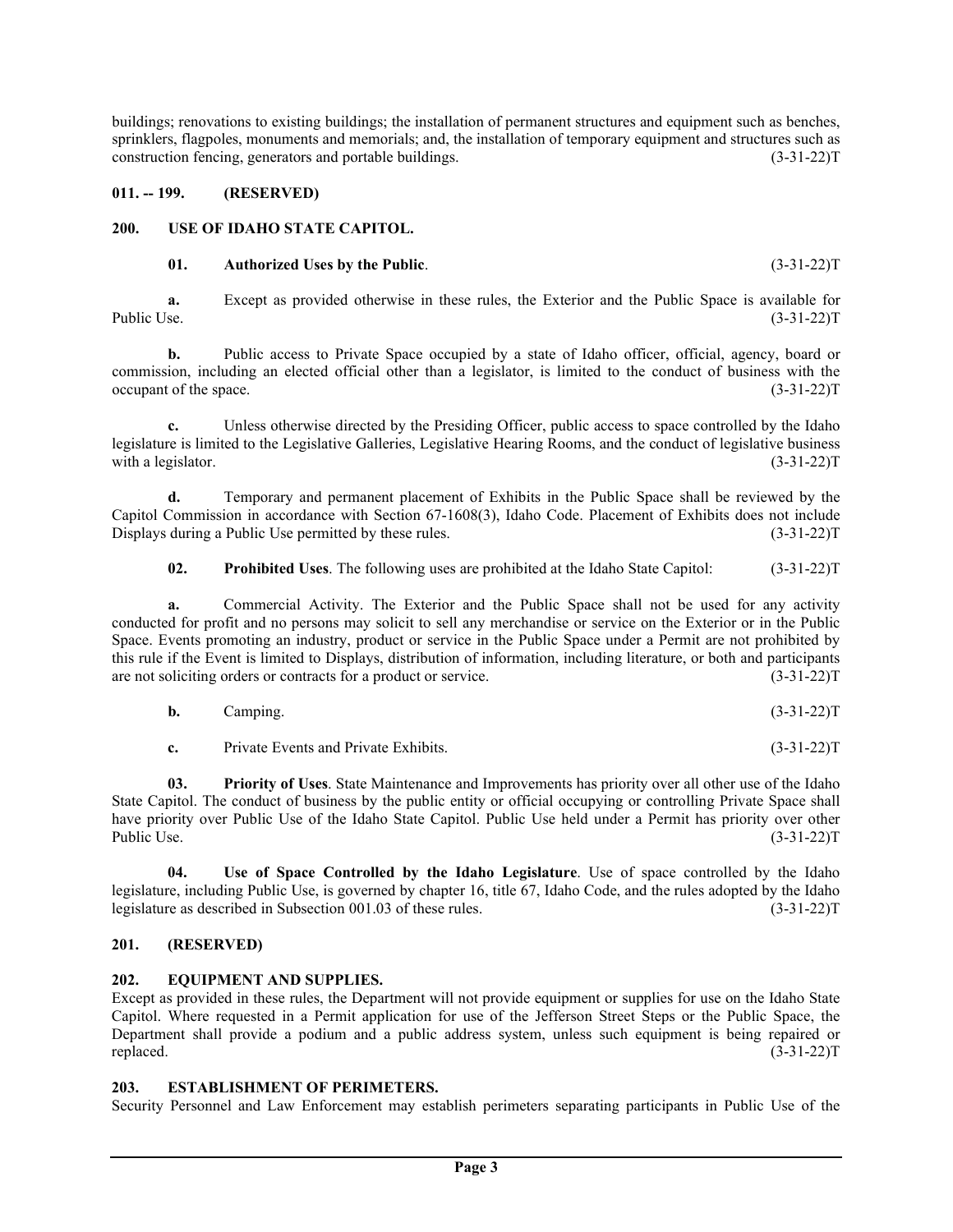Idaho State Capitol or State Events or Exhibits. Participants in and observers of any Public Use or State Events or Exhibits shall observe perimeters set pursuant to this section. (3-31-22) [3-31-22]

# **204. AREA CLOSURES.**

The Director may direct that any portion of the Idaho State Capitol be closed for Public Use upon a finding that the closed portion of the Idaho State Capitol has sustained damage or is in imminent danger of sustaining damage. The closure directive shall identify the portion of the Idaho State Capitol closed, the damage that has occurred or that will occur without closure, and the estimated period of closure to restore or prevent the damage. A notice of closure and information on how to obtain a copy of the closure directive shall be posted at the closed portion of the Idaho State Capitol. Circumstances presenting an imminent danger of damage to the Exterior include, but are not limited to, the saturation of soil, turf, or landscaped areas with water, excessive foot traffic over landscaped areas, preventing turf or plants from obtaining adequate sunlight, and the buildup of ice or snow on landscaped areas.(3-31-22)T

## **205. -- 299. (RESERVED)**

## **300. RESTRICTIONS AND LIMITATIONS ON USE.**

The restrictions and limitations on use of the Idaho State Capitol set forth in Sections 301 through 399 of these rules shall apply to all Public Use of the Idaho State Capitol. (3-31-22)T

# **301. USES INTERFERING WITH ACCESS OR USE OF FACILITY.**

**01. Interference With Primary Use of Idaho State Capitol**. Events, Exhibits, and Public Use of the Idaho State Capitol shall not interfere with the primary use of the Idaho State Capitol. The primary uses of the Idaho State Capitol are legislative proceedings, public meetings and hearings, court proceedings, and the conduct of public business by agencies or officials of the state of Idaho that normally occupy and use the Idaho State Capitol.(3-31-22)T

**02. Interference With Access**. Public Use of the Idaho State Capitol shall not block fire hydrants, fire or emergency vehicle lanes, vehicular drives, pedestrian walkways, doorways, steps or similar access routes through, in or out of the Idaho State Capitol. (3-31-22)T

# **302. LOCATIONS AND HOURS.**

**01. Interior Hours**. The hours for Public Use and public access to the Interior shall include the periods in which public meetings and other activities open to the public are held within the Interior. The hours for Public Use will be posted, where feasible, to the website containing official Idaho State Capitol information. Participants in Public Use of the Interior shall exit the Interior at the conclusion of the hours for Public Use. Public hours shall not be reduced during Public Use authorized under these rules unless an emergency or threat exists under Section 315 of these rules. (3-31-22) T

**02. Exterior Use Locations**. In addition to limitations on the interference with access set forth in Section 301 of these rules and compliance with all fire, health, and safety codes, Public Use on the Exterior shall be:  $(3-31-22)T$ 

**a.** On the Jefferson Street Steps or on hard surfaces, including concrete and granite, on the Exterior;  $(3-31-22)T$  (3.31)

**b.** At least fifteen (15) feet from the exterior walls and windows of the Idaho State Capitol.(3-31-22)T

### **303. MAINTENANCE AND IMPROVEMENTS.**

Public Use shall not interfere with State Maintenance and Improvements. The regular maintenance and improvement schedule may be modified due to weather, staffing, emergency repairs, equipment failures, funding changes, contract modifications, State Events and Exhibits or other causes. (3-31-22)T

### **304. MOTORIZED VEHICLES.**

Motorized vehicles not owned or operated by the state of Idaho or Law Enforcement must remain on designated roadways and parking areas. Parking of motorized vehicles is governed by IDAPA 38.04.04, "Capitol Mall Parking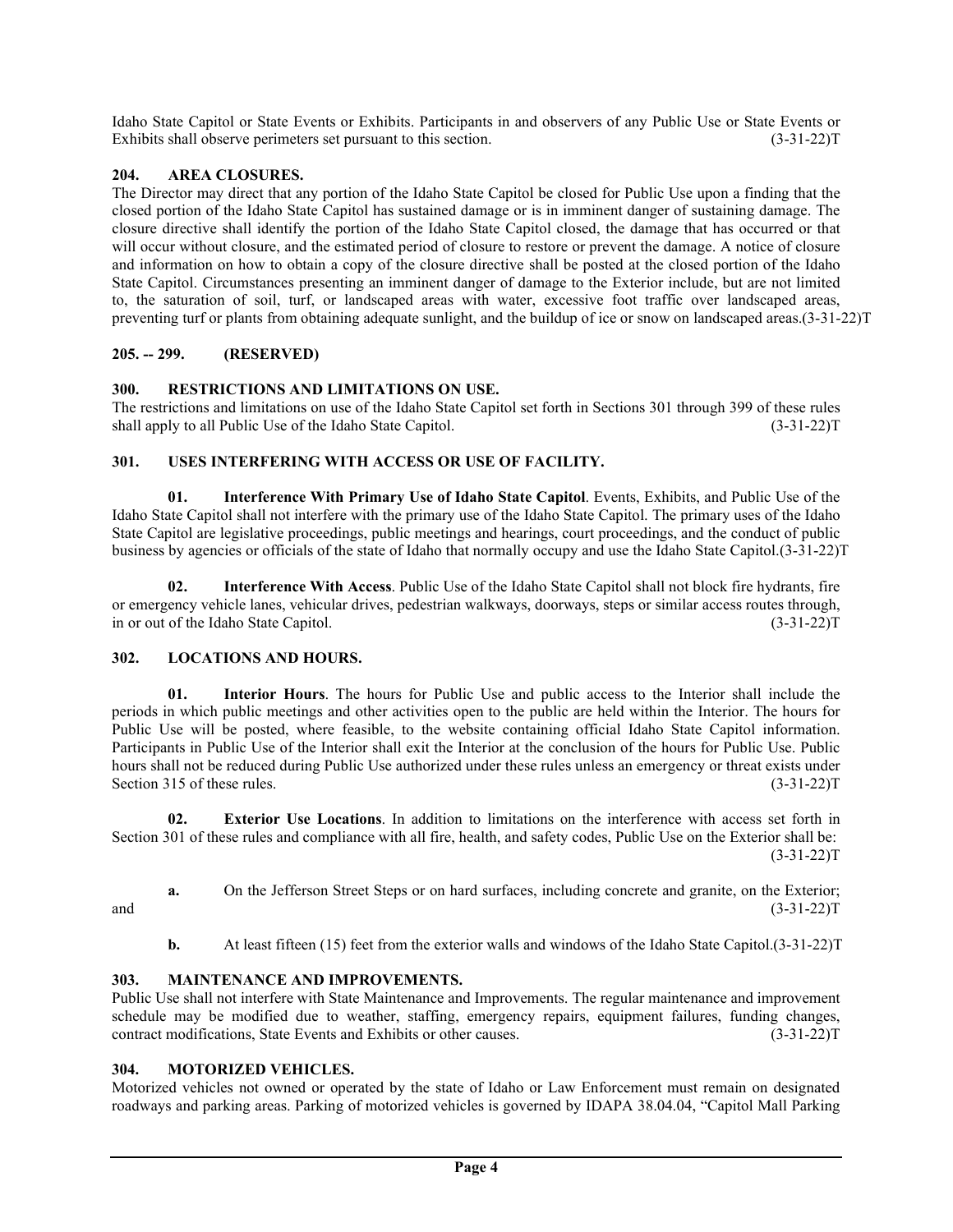Rules." Wheelchairs, motorized scooters, and other equipment providing individual mobility to individuals with a disability are not motorized vehicles for the purposes of this section. (3-31-22)T

# **305. BICYCLES, SKATES, SKATEBOARDS, SCOOTERS, AND OTHER NON-MOTORIZED TRANSPORTATION.**

Bicycles, skates, skateboards, and scooters may not be used at the Idaho State Capitol. Users of all other nonmotorized transportation must remain on designated pathways during use of the Exterior. Where indicated by a posted notice or where requested by Security Personnel, Law Enforcement or a state employee or agent supervising the Idaho State Capitol, users must store non-motorized transportation in a designated storage area on the Exterior. Wheelchairs and other equipment providing individual mobility to individuals with a disability are not nonmotorized transportation for the purposes of this section. (3-31-22) T

### **306. ANIMALS.**

| The following apply to animals on the Idaho State Capitol:<br>$(3-31-22)T$ |  |
|----------------------------------------------------------------------------|--|
|----------------------------------------------------------------------------|--|

## **01. Wildlife**. Unless authorized by the Director no person may: (3-31-22)T

**a.** Interfere with, hunt, molest, harm, frighten, kill, trap, chase, tease, annoy, shoot or throw any object at a wild animal on the Exterior. (3-31-22)T

**b.** Feed, give or offer food or any noxious substance to a wild animal on the Exterior. (3-31-22)T

# **02. Domestic Animals**. (3-31-22)

**a.** Domestic animals are not allowed on the Exterior unless leashed and under the control of the person bringing the animal to the Exterior. (3-31-22)T

**b.** Domestic animals are not allowed in the Interior unless the animal is a service animal necessary to assist individuals with disabilities or an animal in the service of Law Enforcement. Animals allowed under this rule must be leashed and under the control of the person bringing the animal to the Interior. (3-31-22)T

**c.** The person bringing the domestic animal to the Idaho State Capitol shall have in his possession the equipment necessary to remove the animal's fecal matter and immediately remove all fecal matter deposited by the animal.  $(3-31-22)T$ 

#### **307. LANDSCAPING AND IMPROVEMENTS.**

No person other than state employees or contractors designated by the Director may: (3-31-22)T

**01. Plants**. Damage, cut, carve, transplant or remove any plant including, but not limited to, trees, on the Exterior.  $(3-31-22)T$ 

**02. Grass**. Dig in or otherwise damage grass areas on the Exterior. (3-31-22)T

**03. Irrigation Equipment**. Interfere with, damage or remove irrigation equipment on the Exterior.  $(3-31-22)T$ 

**04. Landscaping Materials**. Move or alter landscaping materials on the Exterior including, but not limited to, rock, edging materials, and bark or mulch. (3-31-22)T

**05. Climbing**. Climb or scale buildings, Commemorative Installations, trees, fences, posts or other improvements at the Idaho State Capitol. (3-31-22)T

### **308. FOOD AND BEVERAGES.**

Consumption of food and beverages at the Idaho State Capitol is subject to the following: (3-31-22)T

**01. Consumption May Be Prohibited**. The consumption of food and beverages, including water,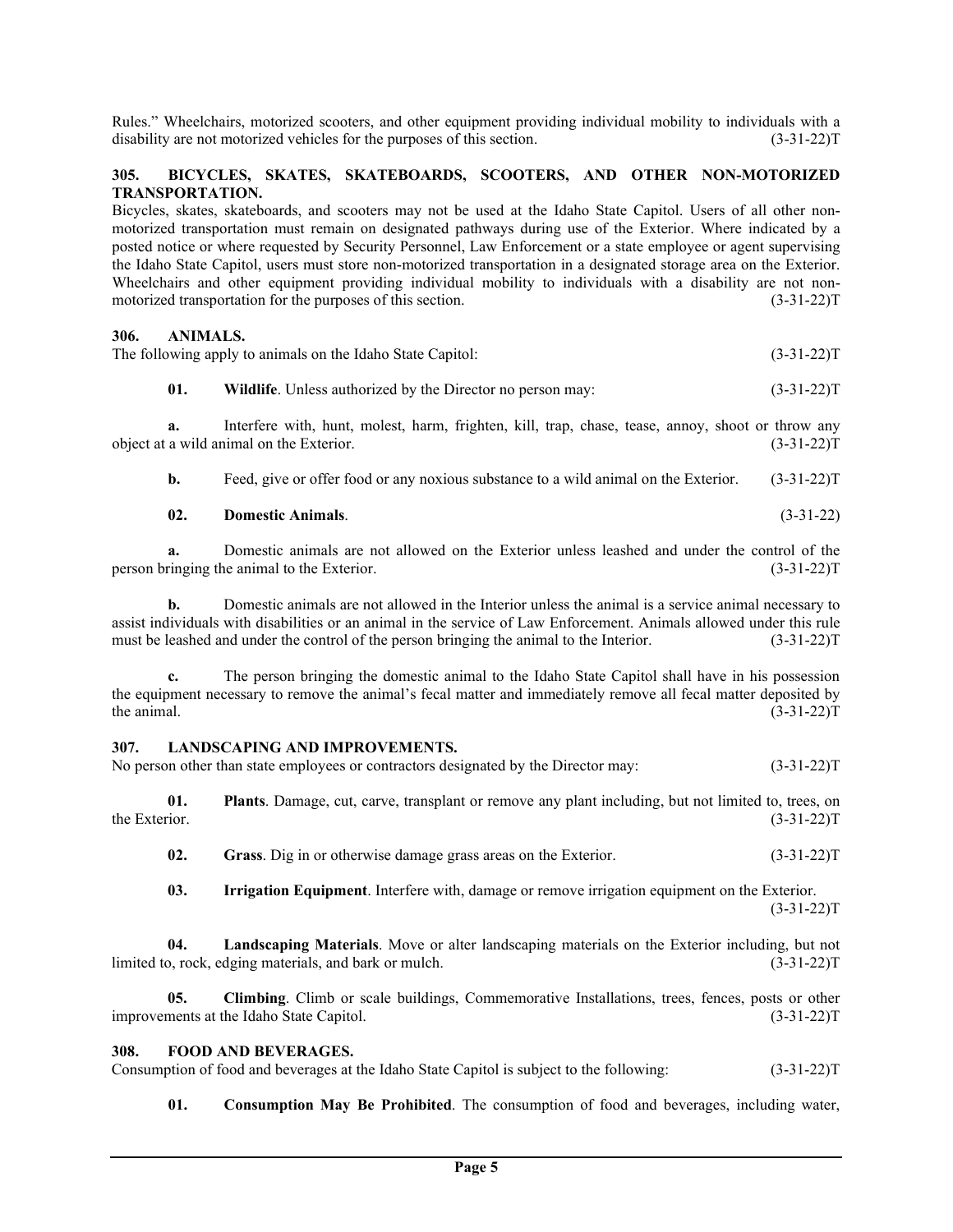may be prohibited by a notice posted at the entrance to all or a portion of the Exterior. Each authority granted control of a portion of the Interior as described in Section 67-1602, Idaho Code, may prohibit the consumption of food and beverages, including water, in that portion of the Interior by posting a notice at one (1) or more of the entrances to the portion of the Interior under its control. (3-31-22) (3-31-22) T

**02. Alcohol**. Alcohol may not be consumed or distributed on the Exterior or the Public Space.

 $(3-31-22)T$ 

### **309. SMOKING AND VAPING.**

All persons shall observe the smoke free entrance notices and shall smoke or vape only in designated areas of the Exterior. Smoking and vaping is not allowed in the Interior. (3-31-22) T

#### **310. FIRES, CANDLES, AND FLAMES.**

No fires, candles or other sources of open flame are permitted at the Idaho State Capitol. (3-31-22)T

# **311. POSTERS, PLACARDS, BANNERS, SIGNS, EQUIPMENT, TABLES, MATERIALS, AND DISPLAYS.**

**01. Electrical Cords**. Electrical cords must be protected by cord covers or gaffers tape to prevent an electrical or trip hazard. (3-31-22)T

**02. Railings**. No items may be placed on railings and no persons may sit or stand on railings.

 $(3-31-22)T$ 

**03. Tossing or Dropping Items**. No items may be tossed or dropped over railings or from one (1) level of the Idaho State Capitol or improvements at the Idaho State Capitol to another level or to the ground.(3-31-22)T

**04. Ingress or Egress**. No item, including tables, chairs, exhibits, equipment, materials, and displays shall be located so as to block ingress or egress to any portion of the Idaho State Capitol, or to restrict the flow of individuals using the facility, or to restrict emergency egress or ingress. (3-31-22)T

**05. Attaching, Affixing, Leaning or Propping Materials**. Posters, placards, banners, signs, and Displays, including any printed materials, shall not be affixed on any surface of the Idaho State Capitol or on any Exhibit or Commemorative Installation, post, railing, fence or landscaping, including trees. All posters, placards, banners, signs, and Displays must be free-standing or supported by individuals. No items may be leaned or propped against any surface of the Idaho State Capitol or embedded into the ground including, but not limited to, placement of a stake, post or rod into the ground to support materials. (3-31-22)T

**06. Materials Causing Damage to Surfaces**. Stages, risers, chairs, tables, sound equipment, props, materials, displays, and similar items shall be constructed and used in a manner that will not damage, scratch, dent, dig or tear any surface on the Idaho State Capitol or any systems or utilities of the Idaho State Capitol including, but not limited to, fire suppression systems, storm drains, ventilation systems, and landscape watering systems.

 $(3-31-22)T$ 

**07. Free Distribution of Literature and Printed Material**. All literature and printed material must be distributed at no charge. The party distributing literature and printed material shall ensure periodically and at the conclusion of its use of the Idaho State Capitol that such material is not discarded outside of designated trash receptacles. (3-31-22) receptacles.  $(3-31-22)T$ 

**08. Surface Markings**. Users shall not use any material to mark on any surface of the Idaho State Capitol including chalk, paint, pens, ink, or dye. (3-31-22)T

**09. Capacity**. The number of users in the Interior is limited to the capacity designated by health and safety officials including, but not limited to, the state fire marshal, the division of building safety, and the department of health and welfare. (3-31-22)T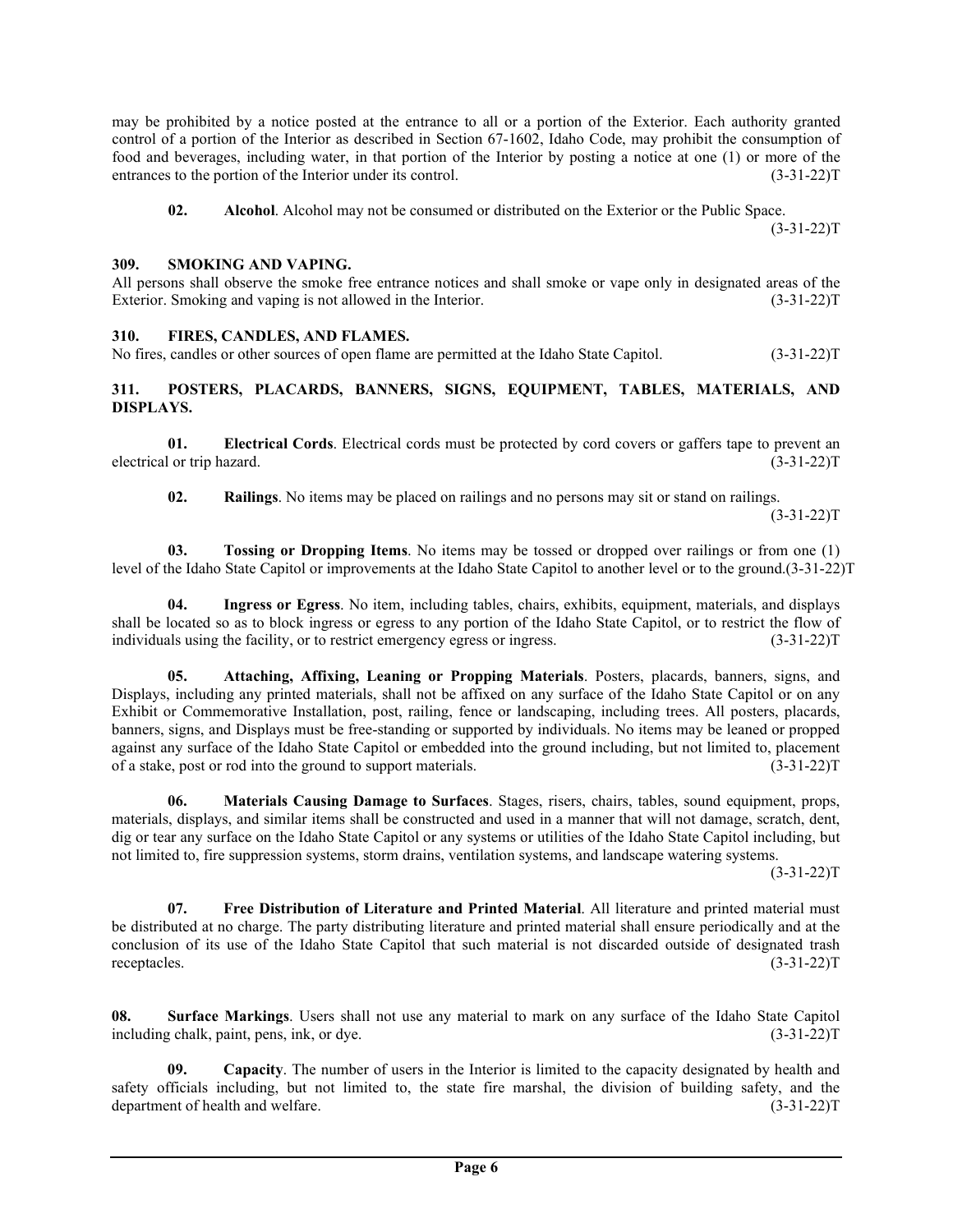**10. Moving Furniture and Items**. The public shall not move furnishings owned by the state of Idaho or placed by agents or employees of the state of Idaho at the Idaho State Capitol, including chairs, benches, tables, signs, art, memorials, statues, or Exhibits. (3-31-22)T

**11. Sound Amplification**. Except for amplification provided by the Department under a Permit and use by Law Enforcement or Security Personnel or by state employees and officials under Subsection 315.01 of these rules, sound amplification devices shall not be used in the Interior. (3-31-22)T

## **312. ITEMS SUBJECT TO SEARCH.**

To enhance security and public safety, Security Personnel and Law Enforcement may inspect: (3-31-22)T

**01. Packages and Bags**. Packages, backpacks, purses, bags, and briefcases reasonably suspected of concealing stolen items or items prohibited by law, including these rules. (3-31-22)T

**02. Items**. Items brought to the Idaho State Capitol, if there is a reasonable suspicion that an item may be capable of injuring, damaging or harming persons or property at the Idaho State Capitol of disrupting the primary uses of the Idaho State Capitol in violation of law, including these rules. (3-31-22)T

## **313. PROHIBITED ITEMS.**

The following, as defined in title 18, chapter 33, Idaho Code, are not permitted at the Idaho State Capitol: bombs, destructive devices, shrapnel, weapons of mass destruction, biological weapons, and chemical weapons. Security Personnel or Law Enforcement may direct that any person at the Idaho State Capitol immediately remove from the Idaho State Capitol any club, bat, or other item that can be used in violation of law, including these rules, to injure, damage, or harm persons or property or to disrupt the primary uses of the Interior. (3-31-22) T

## **314. UTILITY SERVICE.**

The public may not use the utility services of the Idaho State Capitol other than restrooms and drinking fountains; provided, however, the Director may authorize limited use of electrical service for the duration of Public Use authorized by these rules. Utility services include, but are not limited to, electrical, sewage, water, heating, and geothermal services. The Director may terminate the use of utilities if such use interferes with the utility services of the Idaho State Capitol or the equipment or apparatus using utility service fails to comply with applicable rules or  $\csc$  codes.  $(3-31-22)T$ 

### **315. LAW ENFORCEMENT AND FACILITY EXIGENCY – REMOVAL FOR NON-COMPLIANCE.**

**01. Emergency or Threat**. In case of a fire, bomb threat, utility malfunction, structural failure or other unforeseen emergency or threat endangering public safety or health, or endangering public property, Law Enforcement, Security Personnel and state employees or officials may direct all persons off of or out of the Idaho State Capitol and delay or postpone any activity until the emergency or threat is abated. (3-31-22)T

**02. Removal**. The Director, the Presiding Officer, or their designees are authorized to request that Law Enforcement remove or exclude any person from the Interior who engages in any of the following: (3-31-22)T

**a.** Violation of law, including these rules, where such violation: (3-31-22)T

i. Interferes with the primary uses of the Idaho State Capitol, injures persons or property, or is likely to injure persons or property, or, (3-31-22)T

ii. Law Enforcement, Security Personnel, the Presiding Officer, or the Director or his designee has requested compliance with the applicable law, including provisions of these rules, and the person has refused to comply. (3-31-22)T

**b.** Engaging in a riot, unlawful gathering or a gathering designed to impede the business of the state of Idaho in violation of Sections 18-6401 or 18-6404, Idaho Code. (3-31-22)T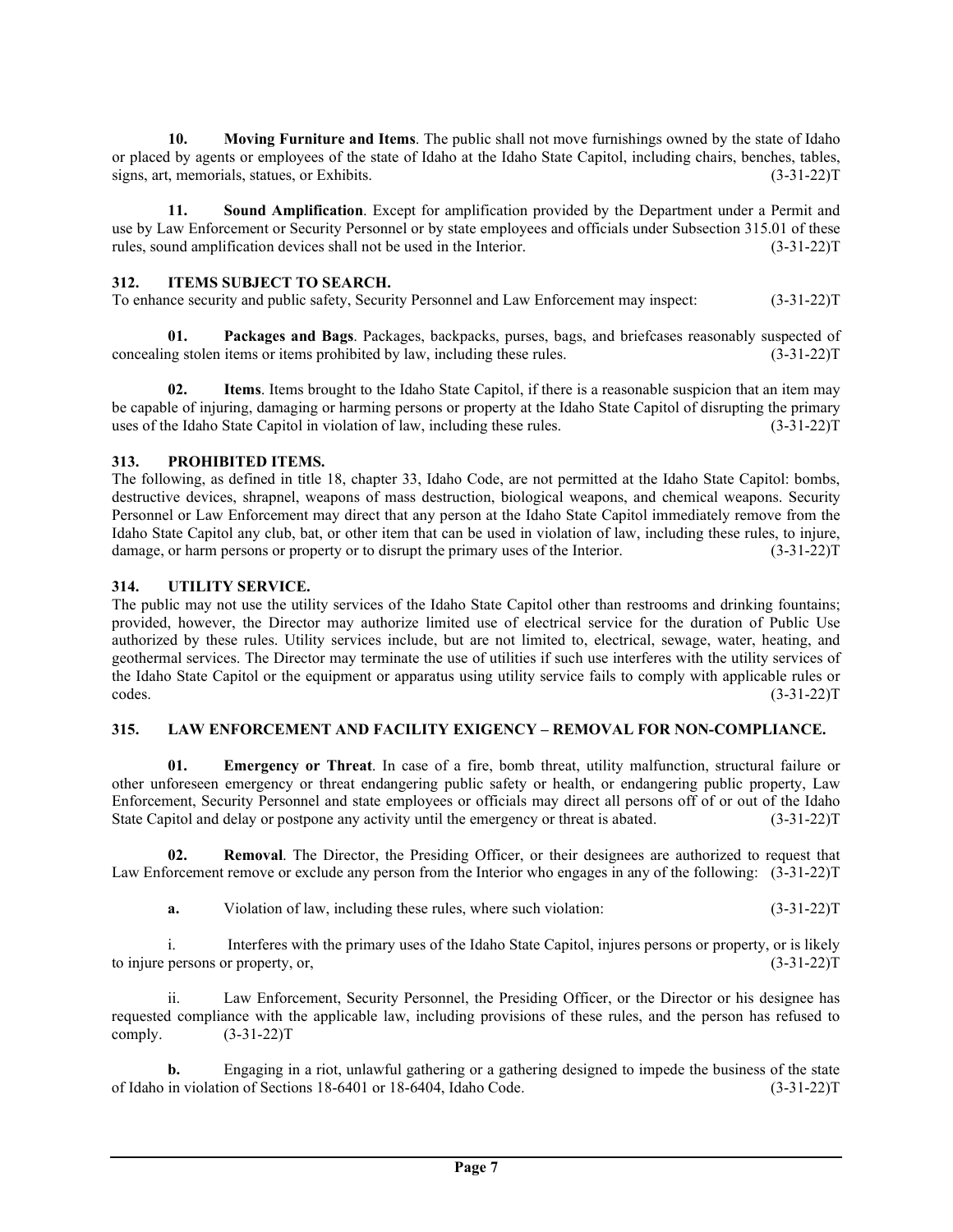### **316. COMPLIANCE WITH LAW.**

All use of the Idaho State Capitol shall comply with applicable law including, but not limited to, fire, health, and  $s$ afety codes.  $(3-31-22)$ T

### **317. HEALTH, SAFETY AND MAINTENANCE OF STATE FACILITIES.**

**01. Clean Condition After Use**. Users shall leave the Idaho State Capitol in reasonably clean condition after use, including depositing all trash in designated receptacles. (3-31-22)T

**02. Return of Items to Proper Location**. Users shall return all items including, but not limited to, movable furniture and trash receptacles, to their location at the conclusion of use. (3-31-22) T

**03. Public Health**. No person may excrete human waste at the Idaho State Capitol except in designated restroom facilities. For purposes of this section, excrete means the discharge of human waste from the body, including the acts of defecation and urination. For purposes of this section, human waste means human feces or human urine.  $(3-31-22)T$ 

**04. Fireworks**. No person may possess or use fireworks at the Idaho State Capitol. (3-31-22)T

**05. Attire**. Persons in the Interior shall be fully clothed. Fully clothed means wearing shoes and one ore garments extending from the wearer's shoulders to the wearer's legs. (3-31-22)  $(1)$  or more garments extending from the wearer's shoulders to the wearer's legs.

#### **318. -- 399. (RESERVED)**

#### **400. PERMITS.**

**01. Use Without a Permit**. A Permit grants a reservation providing priority for use of the area specified in the Permit as set forth in Subsection 200.04 of these rules. Applicants desiring to obtain a Permit for use of the Exterior or the Public Space outside of the Permit areas, hours or duration or who have not submitted an application within the application period may use the Exterior or the Public Space, subject to the provisions of these rules, on a first-come, first used basis. Permits will be issued to groups of two (2) or more people. (3-31-22)T

|              | 02.                                                                                                     | Permit Areas, Hours and Duration, and Number of Participants.                                                    | $(3-31-22)T$ |
|--------------|---------------------------------------------------------------------------------------------------------|------------------------------------------------------------------------------------------------------------------|--------------|
|              | a.                                                                                                      | The Director will consider and grant Permits only for:                                                           | $(3-31-22)T$ |
|              | i.                                                                                                      | Public Use of the Jefferson Street Steps; and                                                                    | $(3-31-22)T$ |
|              | ii.                                                                                                     | Public Use of the Public Space on the second floor rotunda.                                                      | $(3-31-22)T$ |
|              | b.                                                                                                      | The Director will issue Permits for the following periods:                                                       | $(3-31-22)T$ |
| p.m.; and    | i.<br>Reserving use of the Jefferson Street Steps only for the period between the hours of 7 a.m. and 6 |                                                                                                                  | $(3-31-22)T$ |
| these rules. | ii.                                                                                                     | Reserving the Public Space on the second floor rotunda during the hours of use in Section 302 of<br>$(3-31-22)T$ |              |

**c.** The duration of a Permit for the Jefferson Street Steps will not exceed four (4) consecutive hours. The duration of a Permit for the Public Space will not exceed eight (8) consecutive hours. (3-31-22)T

**d.** The Director will issue a Permit only for Public Use involving two (2) or more persons.(3-31-22)T

**03. Application Period**. Permit applications must be received and complete at least two (2) State Business Days prior to the requested date and time period of the Permit. The Department will not accept applications submitted more than six (6) months prior to the requested date of the Permit. (3-31-22)T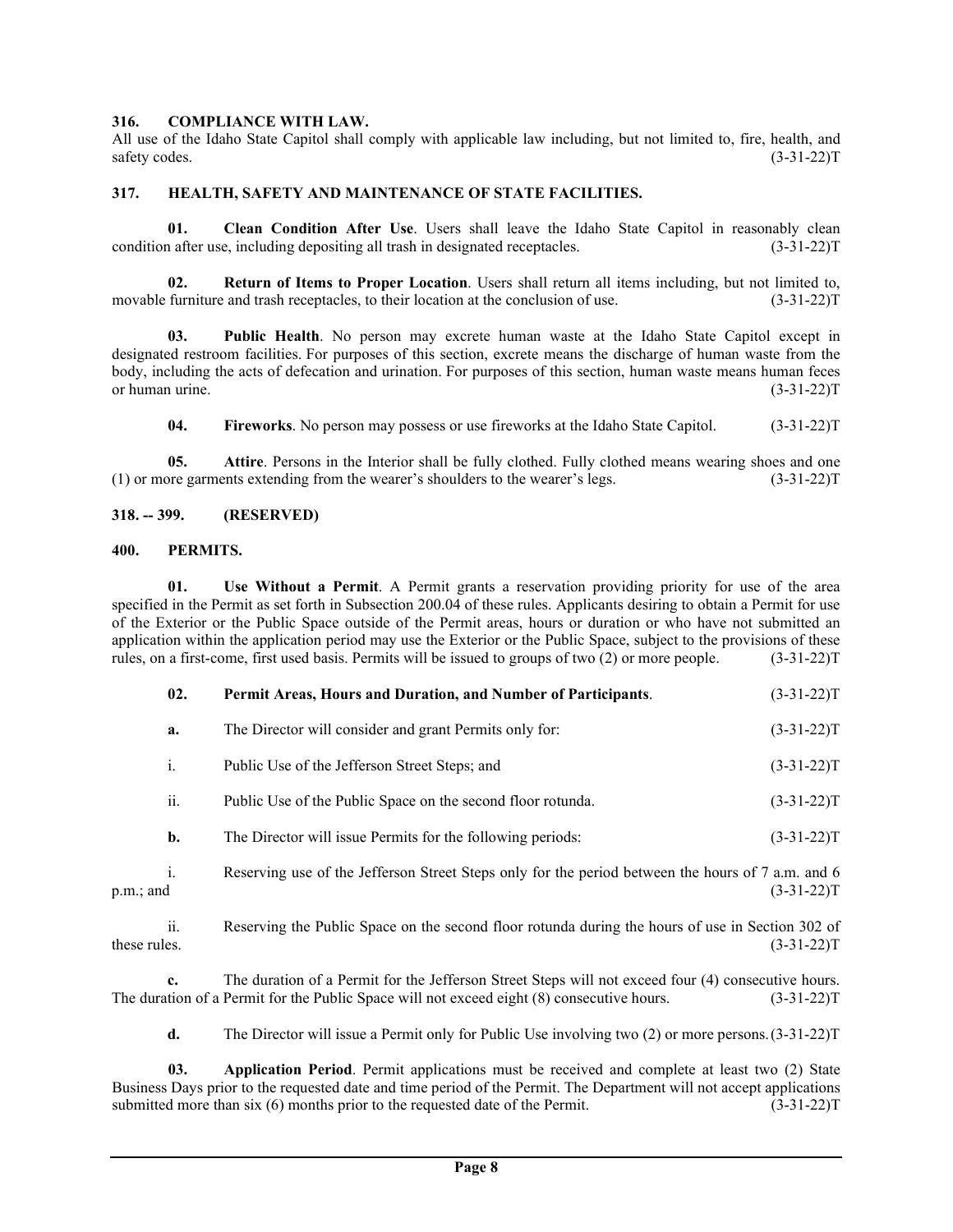**04. Validity**. Permits are valid only for the dates, times, and locations specified on the Permit as approved by the Director. (3-31-22)T

**05. Distribution**. Permits shall be granted by the Director on a first-come, first-served basis, subject to Subsection 200.03 of these rules. Only one (1) Permit will be granted for the Jefferson Street Steps or the Public Space during any period of time. (3-31-22)T

**06. Application Requirements**. Applications for a Permit shall be in writing on a form prescribed by the Director and available at the office of the Division of Public Works and the Department's [website.](https://adm.idaho.gov/) The Director will only process applications that are complete and signed by the individual making a request or an authorized representative of the entity or organization making the request. The Director may make reasonable inquiry to confirm the accuracy of the application and the authority of the party signing the application. (3-31-22)T

**07. Conditions**. The Director may impose reasonable conditions on the use of the Idaho State Capitol in the Permit for the purpose of protecting persons and property. (3-31-22)T

**08. Transferability**. Permits are non-transferable. (3-31-22)T

# **401. APPROVALS AND DENIALS OF A PERMIT APPLICATION.**

**01. Period for Approval or Denial**. The Department will approve or deny a complete application within two (2) State Business Days of the submission of the application. (3-31-22) (3-31-22) T

**02. Basis for Denial**. Permits may be denied for one (1) or more of the following: (3-31-22)T

**a.** A Permit has been granted for all or part of the requested location during all or part of the requested time period. (3-31-22)T

**b.** A public entity or official will be using all or part of the requested location during all or part of the requested time period. (3-31-22)T

**c.** The requested use would violate any provision of these rules or applicable law. (3-31-22)T

**d.** These rules do not authorize the use for the location or times requested or do not authorize the issuance of a Permit for the location requested. (3-31-22)T

**e.** The Permit application is incomplete, contains a material falsehood, or contains a material misrepresentation. (3-31-22)T

**f.** The Permit applicant has not certified that the applicant will comply with these rules or applicable (3-31-22)T  $l$ aw.  $(3-31-22)T$ 

**g.** The party signing the application is not legally competent to bind themselves or the organization submitting the application. (3-31-22) or entity submitting the application.

**h.** The individual, organization or entity submitting the application: (3-31-22)T

i. Failed to pay costs or damages arising from an earlier use of any state facility; (3-31-22)T

ii. Made a material misrepresentation regarding the nature or scope of the use on a prior Permit application; (3-31-22)T

iii. Violated the terms of prior Permits issued to the individual, organization or entity; or (3-31-22)T

iv. Violated any applicable law in the course of previous Public Use of state of Idaho facilities.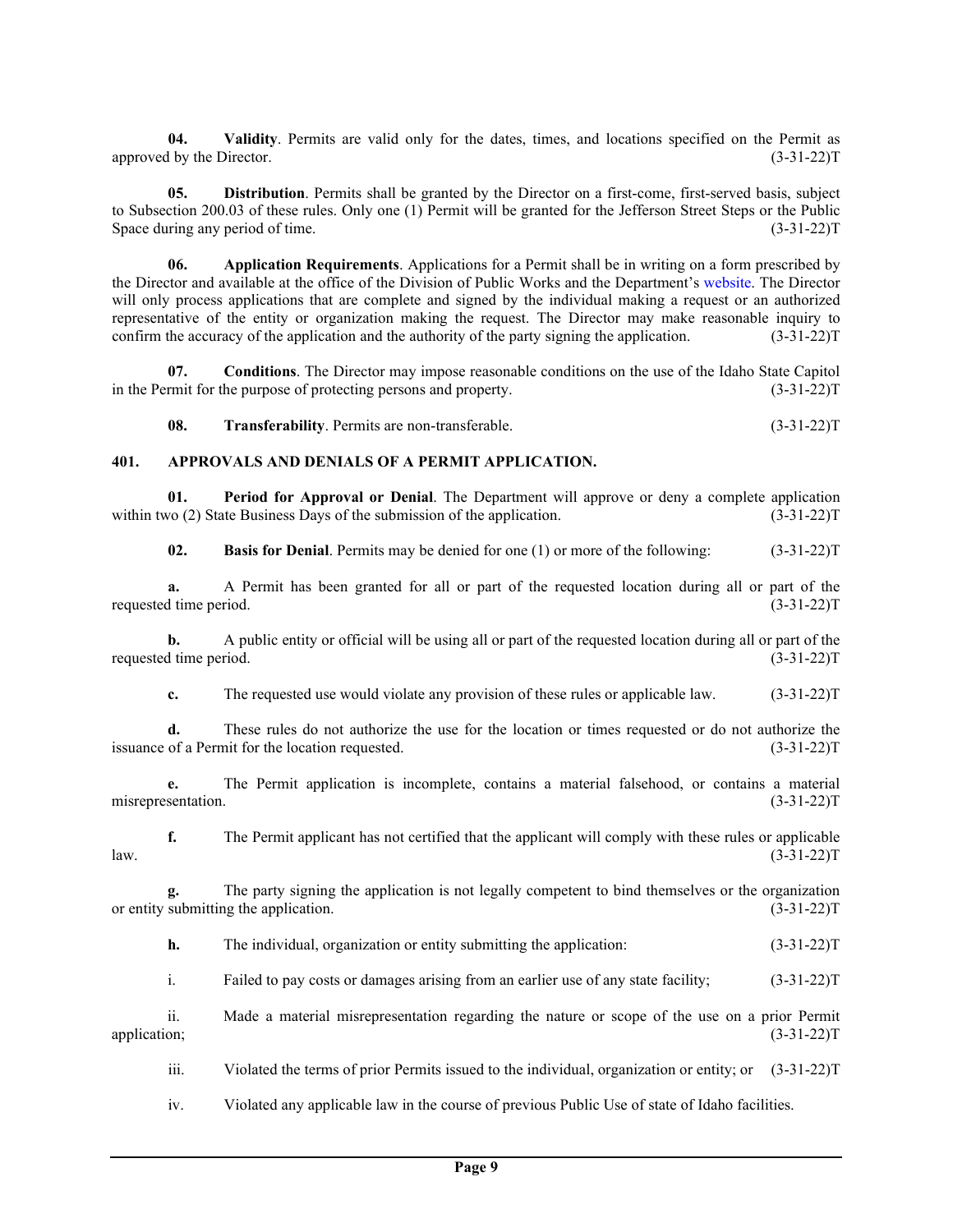**i.** The requested use would cause a clear and present danger to the orderly processes of state of vernment or to the use of the Idaho State Capitol due to advocacy of:  $(3-31-22)$ T Idaho government or to the use of the Idaho State Capitol due to advocacy of:

i. The violent overthrow of the government of the United States, the state of Idaho, or any political subdivision thereof; (3-31-22)T

ii. The willful damage or destruction, or seizure and subversion of public property; (3-31-22)T

iii. The forcible disruption or impairment of or interference with the regularly scheduled functions of the state of Idaho; (3-31-22)T

iv. The physical harm, coercion, intimidation or other invasions of the lawful rights of public officials or the public; or  $(3-31-22)T$ 

v. Other disorders of a violent nature. (3-31-22) T

#### **402. REVOCATION OF A PERMIT.**

A Permit may be revoked by the Director for the violation of any term or condition of the Permit or the violation of law including, but not limited to, the violation of any provision of these rules. (3-31-22)T

### **403. APPEALS.**

**01. Time for Appeal**. The individual or the organization or entity submitting an application may request that the Department initiate a contested case within the period set forth below. The Department will not initiate a contested case after the following periods: (3-31-22) T

**a.** Seven (7) State Business Days following the written denial of an application for a Permit;

 $(3-31-22)T$ 

**b.** Seven (7) State Business Days following the revocation of a Permit; and  $(3-31-22)T$ 

**c.** Seven (7) State Business Days following the date the Department was required to approve or deny the application for a Permit pursuant to Section 401 of these rules. (3-31-22)T

**02. Requesting an Appeal**. The individual or the organization or entity submitting an application shall request an appeal in writing, with a physical copy delivered to the Director at the street address set forth on the Department's [website](https://adm.idaho.gov/) containing the following: (3-31-22)T

| a. |  | The name, address, and contact information of the appellant; | $(3-31-22)T$ |
|----|--|--------------------------------------------------------------|--------------|
|----|--|--------------------------------------------------------------|--------------|

- **b.** A concise statement of the reason the appeal should be granted;  $(3-31-22)T$
- **c.** Whether the appellant requests informal disposition to expedite the contested case; and (3-31-22)T
- **d.** A description of the Permit sought. (3-31-22)T

**03. Informal Disposition**. If an appellant requests informal disposition, the Director will accept written evidence submitted within five (5) State Business Days of the appeal request, or as otherwise agreed by the Director and the appellant. The Director will issue a final written order affirming, reversing or modifying the denial or revocation of the Permit. (3-31-22)T

**04. Contested Cases**. If an appellant does not request informal disposition, the Director will schedule a hearing and proceed as set forth in chapter 52, title 67, Idaho Code. Contested cases will be governed by the provisions of IDAPA 04.11.01, "Idaho Rules of Administrative Procedure of the Attorney General." (3-31-22)T